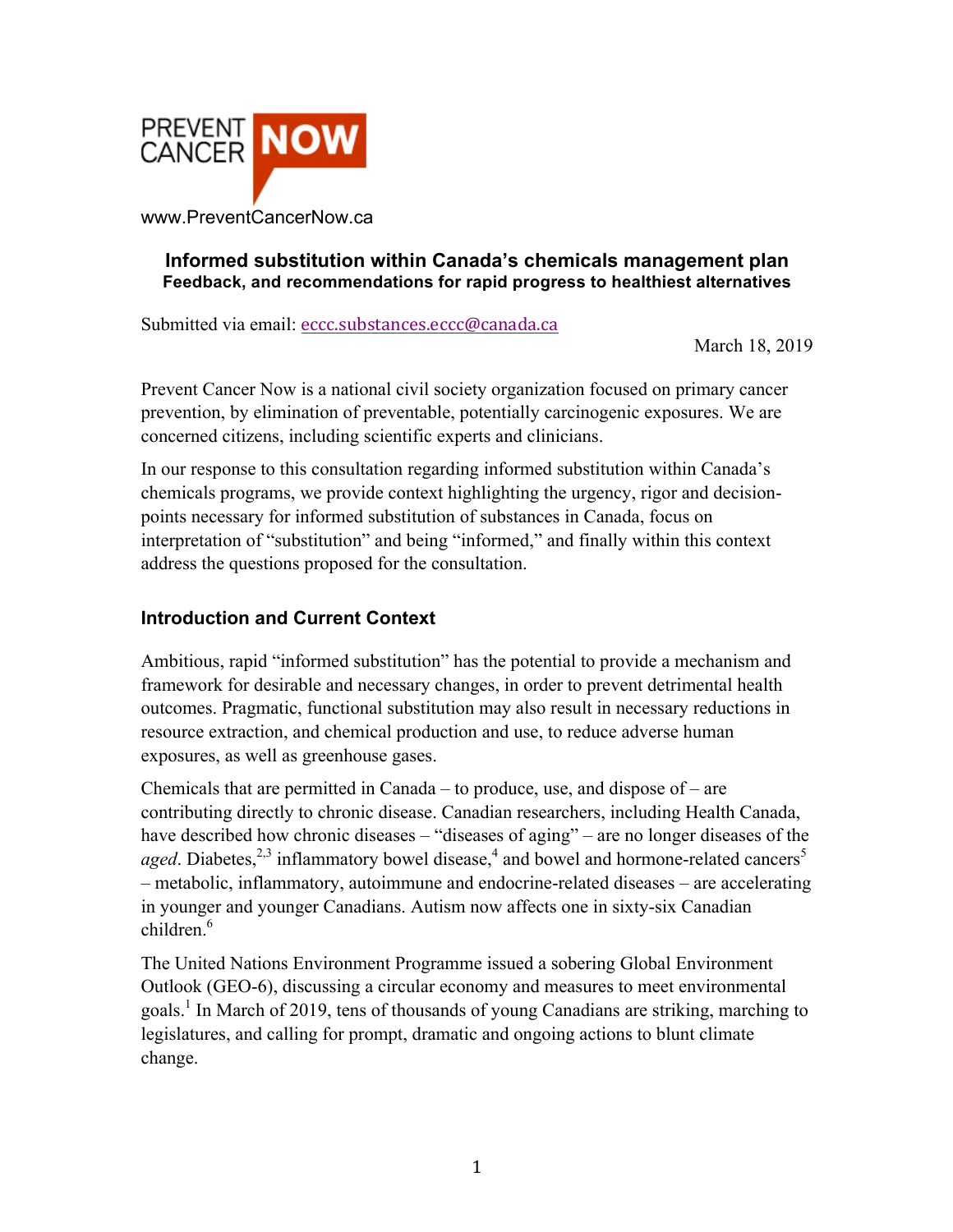**Canada must act nimbly**, making hard choices based on different decision points beyond today's toxicology. Using threshold effects for single chemicals, the premise of risk assessment as well as identification of substitute chemicals, do not adequately account for the reality of complex mixtures including substances such as endocrine disrupting chemicals. These have low dose, non-monotonic, cumulative and synergistic effects.

**Shifting the goals.** Informed substitution involves making knowledgeable choices. Under today's framework, the decision may be made to restrict or not to permit importation, manufacture, export and sales of hazardous substances *that also* pose excessive risk to human or environmental health. This goal should instead be grounded in prevention and precaution to permit only best practices, production and products.

We discuss both the *making of choices* and *knowledge* in chemicals management.

# **Making choices – substitution**

Currently, a multi-tier system is used to assess and regulate the tens of thousands of anthropogenic chemicals in commerce. Under the *Canadian Environmental Protection Act, 1999* (CEPA)*,* Canada permits substances in commerce, unless and until they are *both* proven harmful, *and* measured or expected to be present in the environment at harmful levels. Taking action on the basis of the hazards of a substance would be more straightforward, precautionary and inherently safer.

New chemicals are subject to screening and possible further assessment, only once they reach thresholds of presence in commerce. Prior examination of efficacy and safety apply to pesticides (*Pest Control Products Act* [PCPA]) and to drugs (*Food and Drug Act*  [FDA]).

Recognized hazards (apart from pesticides and drugs) are addressed under the *Hazardous Products Act* and the *Canada Consumer Safety Act.* Applying prior screening and assessment for all novel chemicals, as is already done fairly rigorously for the acknowledged bioactive chemicals, would be inherently precautionary and prudent.

Actions to curtail use of toxic chemicals under CEPA occur only after assessments, and assessments only occur once a threshold of use is met, posing a risk from exposure. Thus, assessments are by design after the fact, are typically after establishment of businesses and generation of markets, and under the *Chemicals Management Plan* (CMP) only after harm has already occurred. This is inefficient to protect public and environmental health.

Currently, substitution is driven by restriction of particular substances, that results in replacement with a similar problematic substance. For example:

• bisphenol A (BPA), an endocrine disrupting chemical, is currently regulated in baby bottles, but the allowable substitutions (e.g., BPS) also exhibit endocrine disrupting properties. It should also be noted that BPA is not regulated in other sources of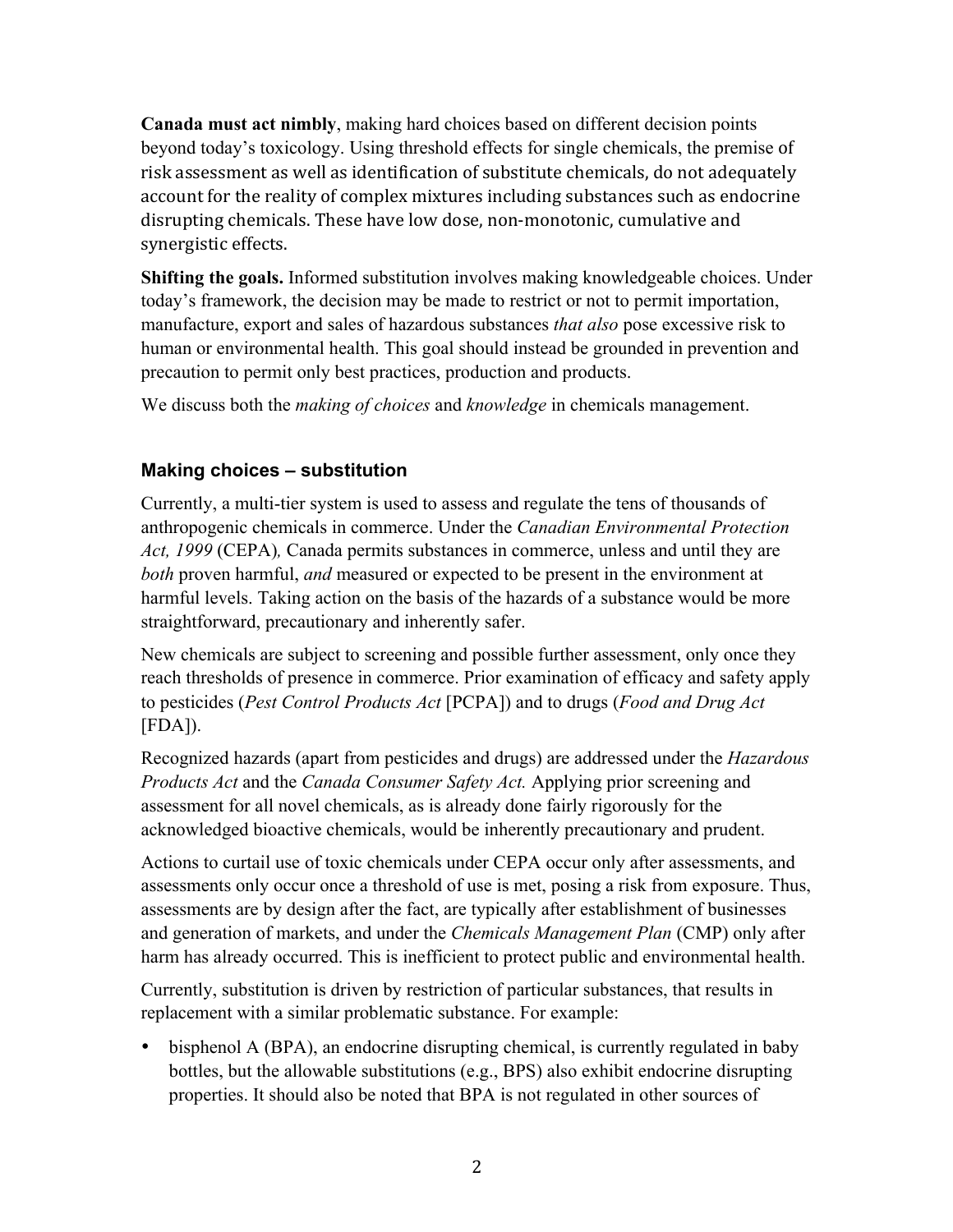exposure, including occupational exposures which have been linked to breast cancer, or cash register receipts that are particularly concerning for cashiers.

• successive banning of individual brominated flame retardants, as a series of almostidentical replacements that built up in the environment to harmful levels were banned in series.

The litany of examples of unfortunate substitutes that prolonged pollution with similar toxicants is well recognized, and was shared by Government of Canada staff with the Stakeholder Advisory Committee in fall 2018.

**Functional substitution:** We agree and support recognition that functional substitution must be a clear end goal of informed substitution.

Substitution must be for *meritorious function*, rather than identification of a similar "drop in" chemical when a particular substance has been determined to be hazardous. For example:

- Plastic electronics cases containing endocrine disrupting phthalates and flame retardants may instead be made of metal. The material is functional, more durable, reusable and recyclable.
- Sunscreens containing UV filter ingredients such as oxybenzone have been demonstrated to affect development of a variety of organisms including insects,<sup>7</sup> sea urchins, $\delta$  and coral, $\delta$  and even the sex ratio of human newborns,  $\delta$  possibly due to progesterone-like effects.<sup>11</sup> Options for substitution include zinc oxide, and titanium dioxide. Zinc oxide is the preferred option because it is an essential nutrient and dissolves in the body, whereas nano-sized titanium dioxide particles are foreign, persistent and migrate through tissues.<sup>12,13</sup>

One powerful approach to substitution includes the **simplification of ingredients lists** (i.e., elimination with no substitution). For example, artificial fragrances and flavours should be proscribed from most consumer products and foods. Fragrances are a powerful marketing tool, but they contribute nothing to the function of many products such as detergents, fabric softeners, personal care products, cleaning products, etc. The thousands of potential fragrance ingredients<sup>14</sup> include common sensitizers that can induce asthma and exacerbations, may be endocrine disrupting chemicals, and are commonly referenced as initiators and triggers of chemical sensitivity reactions.<sup>15</sup> Artificial flavours are unnecessary in healthy foods, and when research is conducted, adverse effects are identified, with the young at particular risk.<sup>16</sup>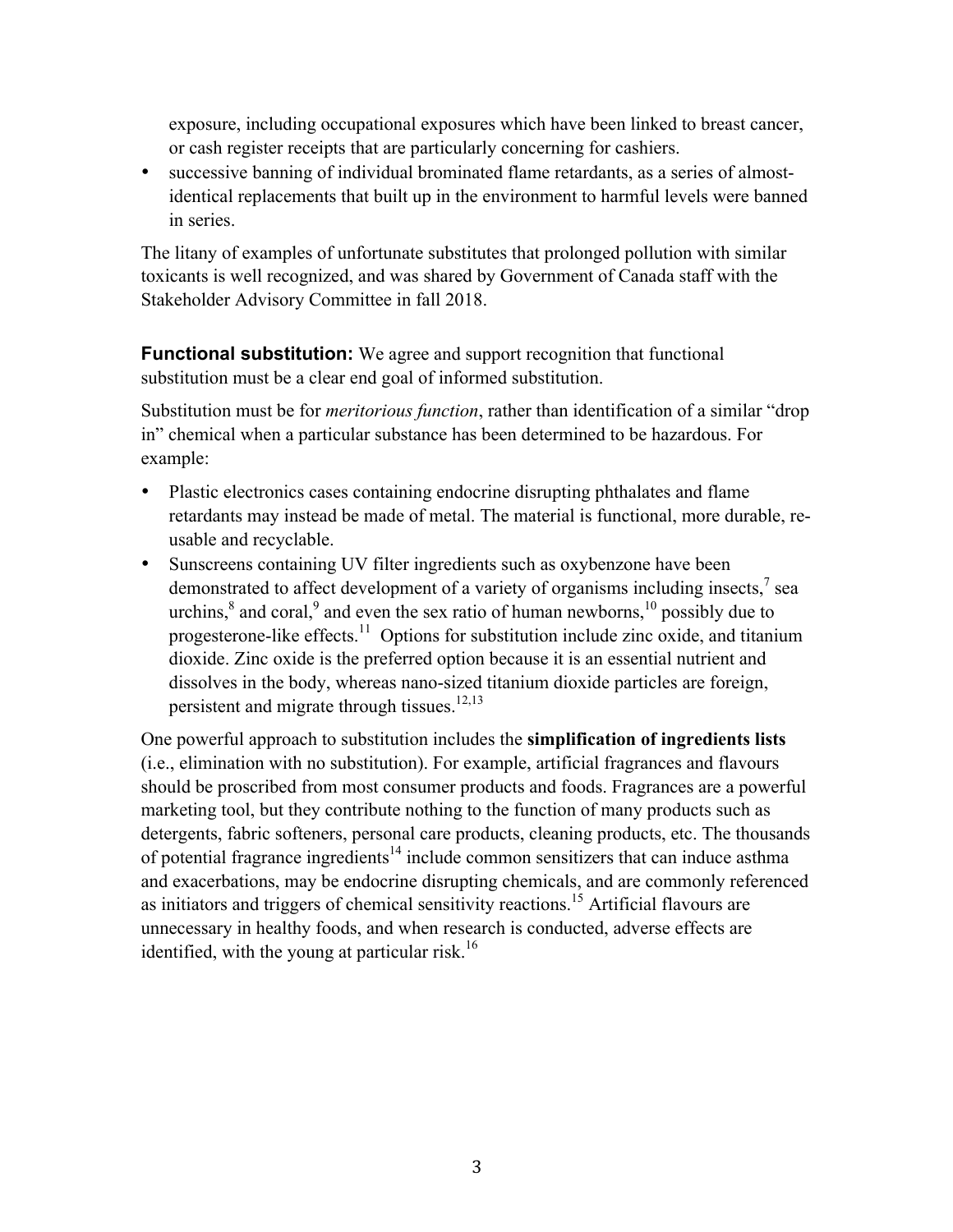### **Informed Research, Assessment and Public Health**

### *One ultimate bottom line for accountability of chemicals regulation is the actual health of Canadians.*

The Commissioner for Sustainability and the Environment has noted that public health is not considered in performance measurement for chemicals management that aims to protect health. Doubtless there is a role for the Canadian Public Health Agency (CPHA) and the Canadian Institute for Health Information (CIHI) to track and report trends of environmentally linked health outcomes with sufficient granularity and detail to be informative to chemicals (including pesticides) management.

Data pertinent to environmental exposures (e.g., levels in the environment, products, foods, water, biological samples), that should be identified and systematically assembled for chemical assessment and regulation, should be transparent, granular, and routinely updated. In short, this information should be assembled and readily available for researchers, and of a quality that epidemiological studies can be carried out. Such studies could potentially link exposures to various toxic substances with health outcomes (e.g., administrative or health records data, as well as research cohorts). Of note, Health Canada has been publishing studies demonstrating harms associated with current exposures to chemicals of concern, particularly in children,  $17,18,19$ , and yet comprehensive action is still lacking for well known families of endocrine disrupting chemicals such as phthalates, antimicrobials (e.g., triclosan), flame retardants and bisphenols.

#### **"Weight of Evidence"**

Assessments commonly state that conclusions represent the "weight of evidence." Hallmarks of weight of evidence approaches, however, are absent. Weight of evidence claims must be backed by systematic reviews. These include transparent, rigorous searching and assembly of all the relevant evidence in public as well as confidential industry studies. Assessors then grade the applicability and reliability of lines of evidence, and finally lines of evidence are transparently weighed, including precautionary approaches to extrapolations and uncertainties, to reach conclusions. Ideally this should be on a common platform that permits seamless use of validated data in downstream syntheses of data.

Systematic review approaches are quintessentially lean, efficient methods. They are highly digitized for efficiencies and accuracy; moreover, the warehouse of data compiled during one assessment can be rapidly updated and analyses re-run, to update assessments as new evidence comes to the fore. For example, a 2018 publication regarding pesticides assessments details electronic infrastructure used for hazard identification.<sup>20</sup>

Weight of evidence is routinely referenced in assessments under the CMP as well as the PCPA, but the methodology and necessary reporting are not yet evident to the public in draft and decision documents. Worryingly, draft assessments typically omit referencing publicly available independent research, and rely upon industry-funded and provided studies. This undermines public confidence in the assessments.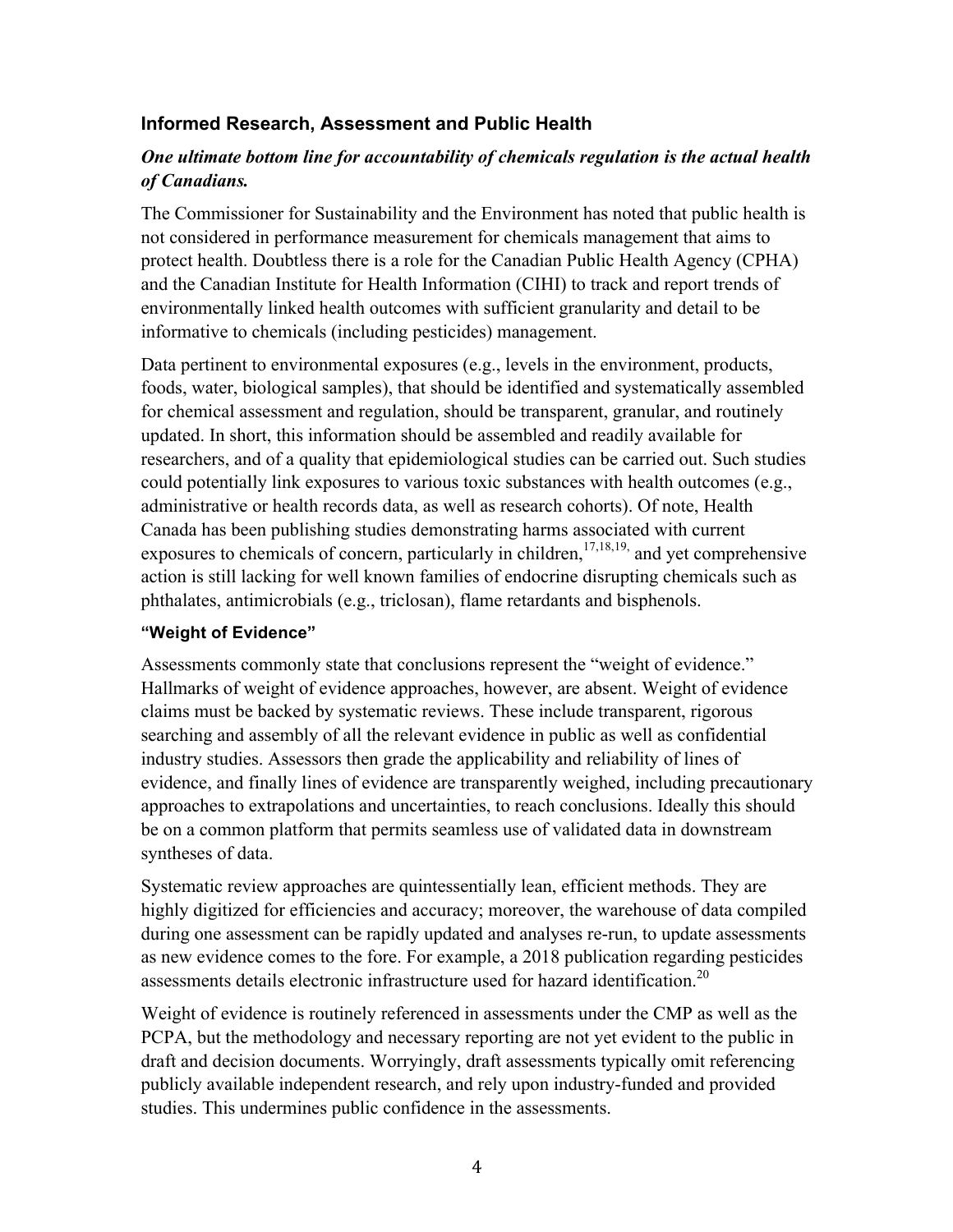# **Further information**

*Prevent Cancer Now* and aligned organizations have previously authored several relevant communications, providing further details in support of informed substitution, including:

- Proposed CEPA amendments, for legislation to support informed substitution, to protect vulnerable populations and to improve scientific methods, among other measures; $^{21}$
- Scientific Justification to Address Endocrine Disrupting Chemicals (EDCs): A Roadmap for Action: $^{22}$
- Submission detailing scientific data and data gaps regarding phthalates, in support of broad substitution on the basis of endocrine disruption effects;<sup>23</sup>
- Submission detailing science regarding triclosan, and the need for strong actions to curtail future uses.<sup>24</sup>
- Other submissions regarding chemicals assessment, including of pesticides, are available in the *Prevent Cancer Now* collection: http://www.preventcancernow.ca/main/resources/cancer-prevention-submissions/ as well as on the Canadian Environmental Law Association website.

# **Key Questions Identified for the Current Consultation**

# **Who are the partners that have a role to play in considering informed substitution, and what role should each of them play?**

Partners in informed substitution include all parties participating in this consultation, including industry, health professionals and academia. This also includes affected groups, such as vulnerable populations, environmental and health organizations, patient groups, consumers, etc. Additional groups, in the context of pesticides (noted in consultation materials), include agricultural stakeholders, organizations addressing food safety, security and quality, groups focused on alternatives such as organic agriculture practitioners and advocates, etc.

Various groups have obvious roles according to their interests (e.g., commercial versus public interest), expertise and lived experience. The "playing field" is uneven among participants, as those with commercial interests have much greater financial resources and industry-specific technical expertise (some of which cannot be verified independently because of confidentiality). Participation in the public interest therefore requires financial, logistical and information/data access support.

# **Are there considerations or information missing from the study?**

The Science Committee and the Lowell Center for Sustainable Production have provided extensive discussion of frameworks, methods and tools that have been, and continue to be, developed to support assessments of substances and potential substitutes. Regulators, industry and civil society may all find "living" (continually updated) lists to be valuable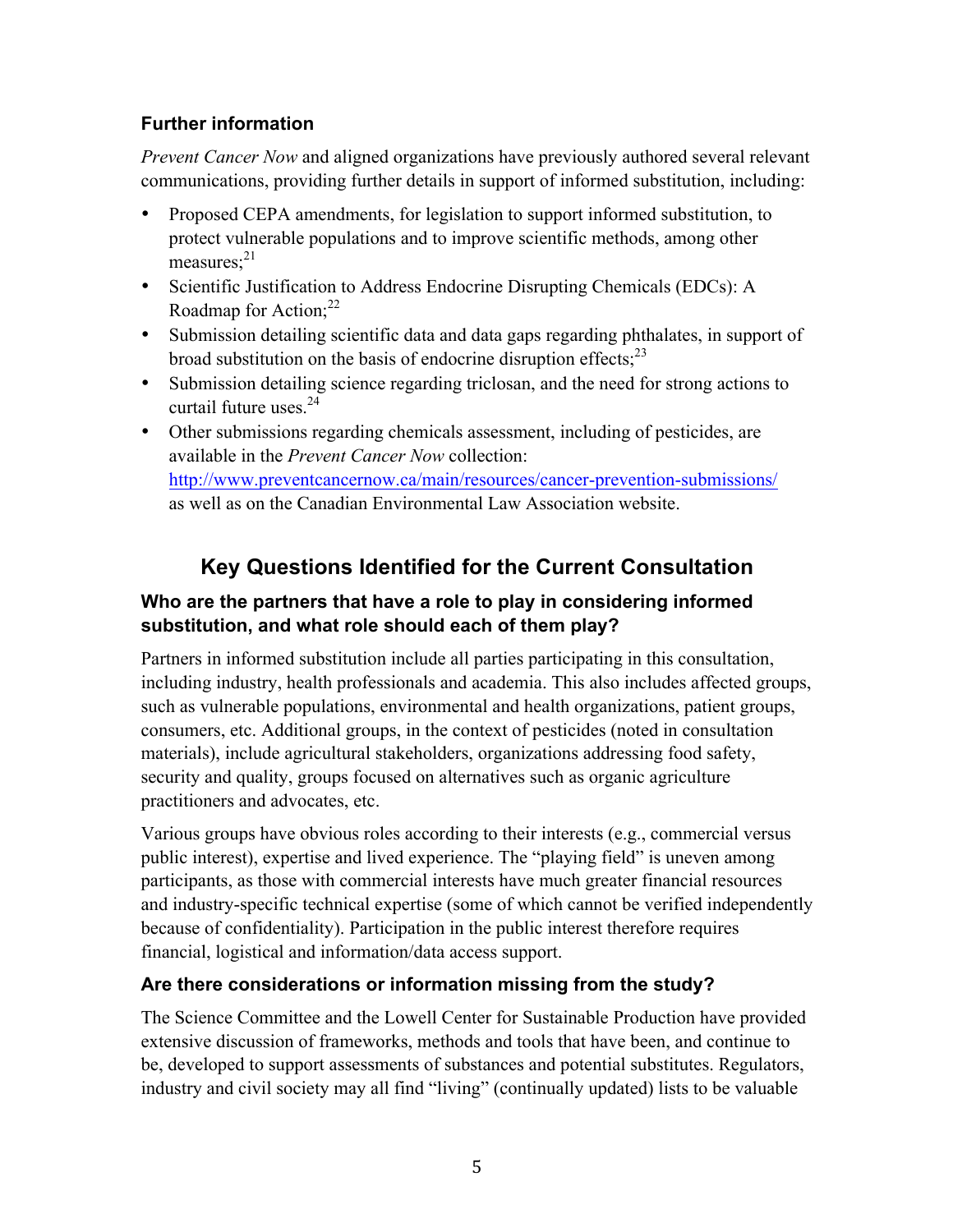screening tools, such as the Greenscreen groupings, the SIN (substitute it now) list. Many such lists are catalogued in consultation materials. Tools include the rapidly evolving high-throughput methods for single substances and outcomes such as endocrine disruption, international efforts for data development and accessibility, and approaches to challenges regarding mixtures.

Lists and tools are important, but the first question should be, "is this chemical needed, and the best option to achieve an important purpose?" As we have discussed, we believe that there is a place to overlay pragmatic, least-toxic approaches, to "cut to the chase" and to advance least-toxic options.

We support the proposed concept of an independent, academically affiliated Institute for Informed Substitution, (possibly a virtual collaboration, at least to start) to stay up to date, support and further develop these concepts and tools. A serious challenge will be to ensure ongoing, arms length independence. The Institute would require cross-cutting expertise, for example in health, epidemiology, toxicology, chemistry, engineering, and environmental, agricultural and materials sciences.

# **Are there potential costs, benefits or impacts of informed substitution on the health of Canadians, the environment, companies or others?**

**Costs**. The largest single item in the federal budget is health care, and a preponderance of these costs are related to chronic diseases. Public health practitioners have noted a lack of improvement in population health, even when "healthy" behaviours are taken up by the population (e.g., steep increases in colorectal cancer in younger Canadians, despite improved prevention-oriented behaviours<sup>25</sup>). Rapid increases in metabolic, autoimmune and neurological conditions (e.g., autism and Alzheimer's disease), and some cancers must arise from environmental exposures. Shaving even a few percentage points from health care costs could reap back costs of improved, pragmatic regulation.

**Costs** to commercial enterprises could include alternatives identification, possible toxicological testing (although safer alternatives may well have pre-existing databases), product redesign, sourcing, retooling, etc. Costs of elimination of unhealthy, unsustainable products (substitution with the null alternative) might accrue.

**Benefits** from healthier use of chemicals and safer goods would accrue to all players, such as concerned citizens and workers, marginalized communities, governments, academia, and to health and environmental sectors. Improved environmental and public health leads to improved productivity and quality of life.

**Benefits** would include generation of data and knowledge via research, to identify and track determinants of health, and outcomes related to healthier industries and products for daily life. Identification of earlier outcomes to trigger actions could enable more nimble actions for public health. Currently, an entire generation or more can be harmed, while firm "evidence of causality" related to particular exposures is developed via epidemiological and toxicological studies.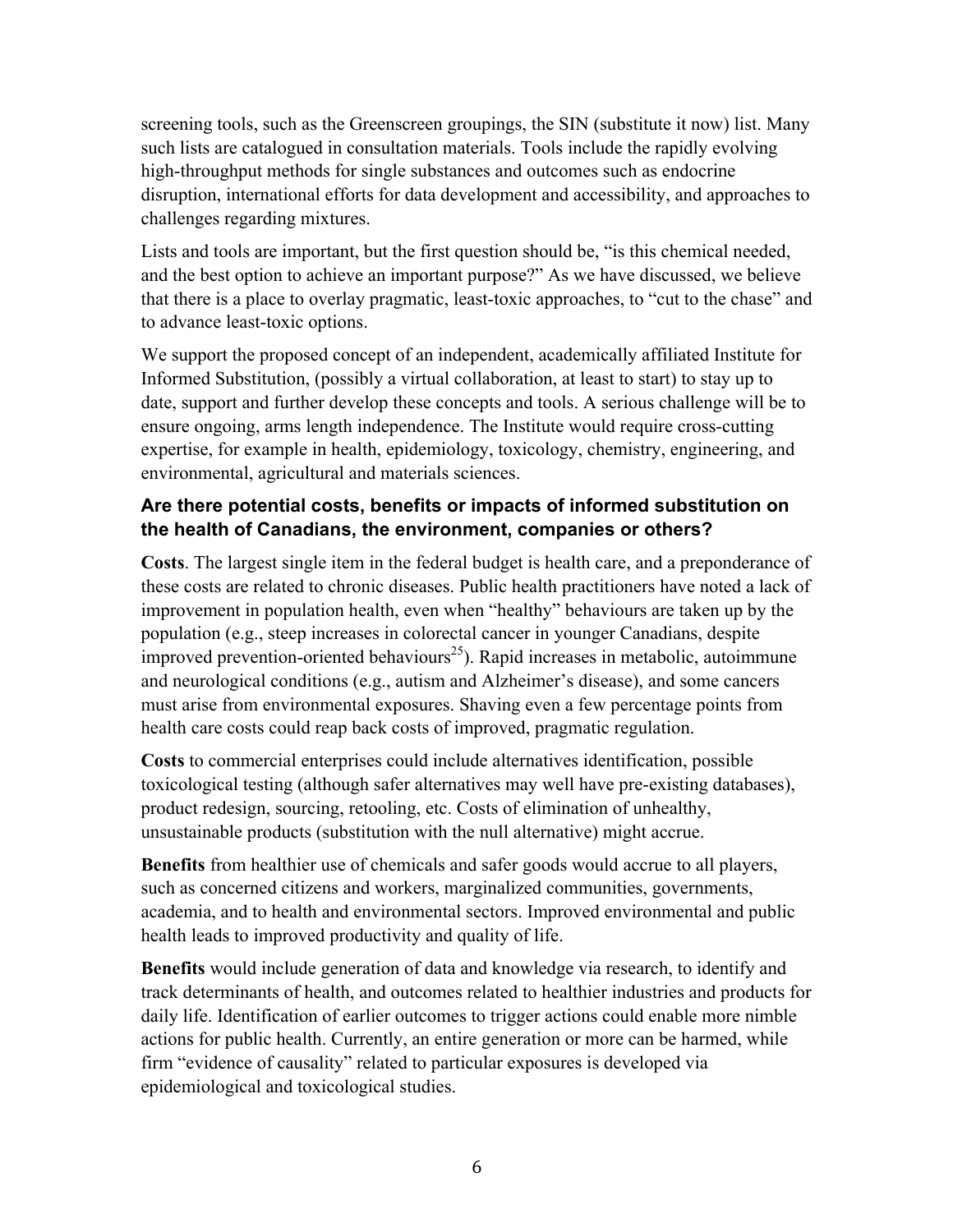**Benefits** to commercial enterprises could include recognition of environmentally preferable production (and associated markets), improved workplace health and productivity, and social licence. A goal should be to gain identification of Canadian products as being the most sustainable, durable and overall "green" choices.

**In conclusion,** we thank you for the opportunity to comment regarding informed substitution. We look forward to the necessary nimble reform of regulatory practices and legislation, and for Canadian goods to gain the reputation of being an environmental standard-bearer.

Respectfully submitted,

M. E. Jean

Meg Sears PhD Chair, Prevent Cancer Now Email: Meg@PreventCancerNow.ca Telephone: 613 297-6042

#### **References**

- 1. Global Environment Outlook 6 [Internet]. UN Environment. 2019 [cited 2019 Mar 17]. Available from: http://www.unenvironment.org/resources/global-environmentoutlook-6
- 2. Nakhla M, Rahme E, Simard M, Guttmann A. Outcomes associated with a pediatric clinical diabetes network in Ontario: a population-based time-trend analysis. cmajo. 2017 Jul 24;5(3):E586–93.
- 3. Lipscombe LL, Hux JE. Trends in diabetes prevalence, incidence, and mortality in Ontario, Canada 1995-2005: a population-based study. Lancet. 2007 Mar 3;369(9563):750–6.
- 4. Benchimol EI, Bernstein CN, Bitton A, Carroll MW, Singh H, Otley AR, et al. Trends in Epidemiology of Pediatric Inflammatory Bowel Disease in Canada: Distributed Network Analysis of Multiple Population-Based Provincial Health Administrative Databases. Am J Gastroenterol. 2017 Jul;112(7):1120–34.
- 5. Canadian Cancer Society, Statistics Canada, Public Health Agency of Canada, Provincial/Territorial Cancer Registries. Canadian Cancer Statistics [Internet]. 2017. Available from: http://www.cancer.ca/~/media/cancer.ca/CW/cancer%20information/cancer%20101/ Canadian%20cancer%20statistics/Canadian-Cancer-Statistics-2017-EN.pdf?la=en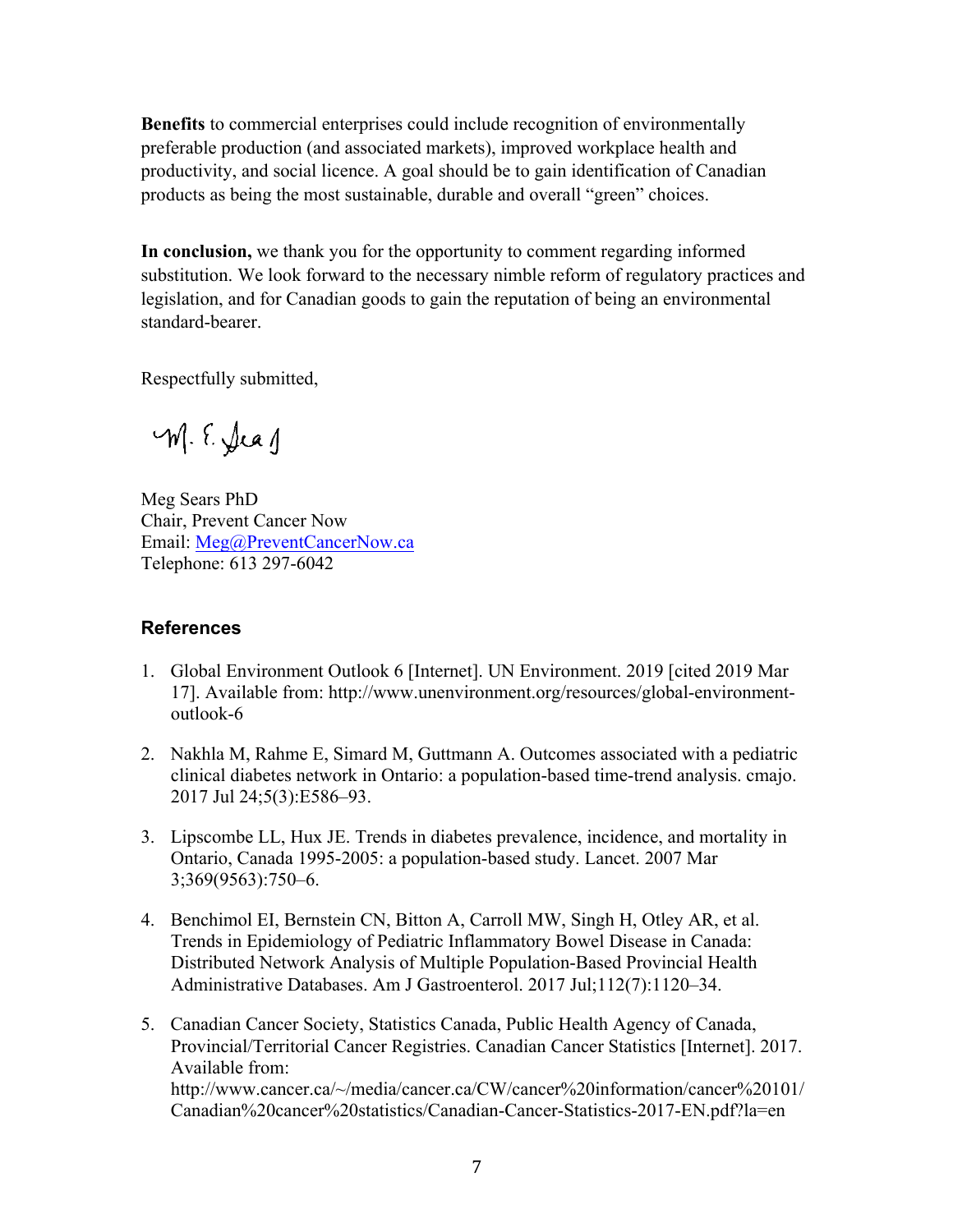- 6. Public Health Agency of Canada. Autism Spectrum Disorder among Children and Youth in Canada 2018 [Internet]. Ottawa, ON, Canada; 2018 Mar [cited 2018 Apr 5]. Report No.: 17043. Available from: https://www.canada.ca/en/publichealth/services/publications/diseases-conditions/autism-spectrum-disorder-childrenyouth-canada-2018.html
- 7. Ozáez I, Morcillo G, Martínez-Guitarte J-L. The effects of binary UV filter mixtures on the midge Chironomus riparius. Science of The Total Environment. 2016 Jun 15;556:154–62.
- 8. Corinaldesi C, Damiani E, Marcellini F, Falugi C, Tiano L, Brugè F, et al. Sunscreen products impair the early developmental stages of the sea urchin Paracentrotus lividus. Sci Rep [Internet]. 2017 Aug 10 [cited 2018 Feb 9];7. Available from: https://www.ncbi.nlm.nih.gov/pmc/articles/PMC5552690/
- 9. Wood E. Impacts of Sunscreens on Coral Reefs [Internet]. International Coral Reef Initiative; International Year of the Reef 2018; Ministry of the Environment and Energy, Sweden; Fondation pour la recherche sur la biodiversite, France; 2018 Feb [cited 2019 Feb 8] p. 21. Available from: https://www.icriforum.org/sites/default/files/ICRI\_Sunscreen.pdf
- 10. Bae J, Kim S, Kannan K, Buck Louis GM. Couples' urinary concentrations of benzophenone-type ultraviolet filters and the secondary sex ratio. Science of The Total Environment. 2016 Feb 1;543:28–36.
- 11. Anders Rehfeld, Dorte Louise Egeberg, Steen Dissing, Niels Erik Skakkebaek. Organic Ultraviolet Filters Mimic the Action of Progesterone on Human Sperm and Interfere with Sperm Functions. In: Endocrine Disrupting Chemicals and Gene Regulation and Development (posters) [Internet]. Endocrine Society; 2016 [cited 2016 Oct 7]. p. FRI-121-FRI-121. (Meeting Abstracts). Available from: http://press.endocrine.org/doi/abs/10.1210/endo-meetings.2016.ED.1.FRI-121
- 12. Kreyling WG, Holzwarth U, Schleh C, Kozempel J, Wenk A, Haberl N, et al. Quantitative biokinetics of titanium dioxide nanoparticles after oral application in rats: Part 2. Nanotoxicology. 2017 Apr 21;11(4):443–53.
- 13. Kreyling WG, Holzwarth U, Haberl N, Kozempel J, Wenk A, Hirn S, et al. Quantitative biokinetics of titanium dioxide nanoparticles after intratracheal instillation in rats: Part 3. Nanotoxicology. 2017 Apr 21;11(4):454–64.
- 14. International Fragrance Association. Ingredients [a list of 5893 chemicals as of December 1, 2016] [Internet]. [cited 2016 Nov 30]. Available from: http://www.ifraorg.org/en-us/ingredients
- 15. Steinemann A. National Prevalence and Effects of Multiple Chemical Sensitivities. Journal of Occupational and Environmental Medicine [Internet]. 2018 Jan 11 [cited 2018 Jan 13];Publish Ahead of Print. Available from: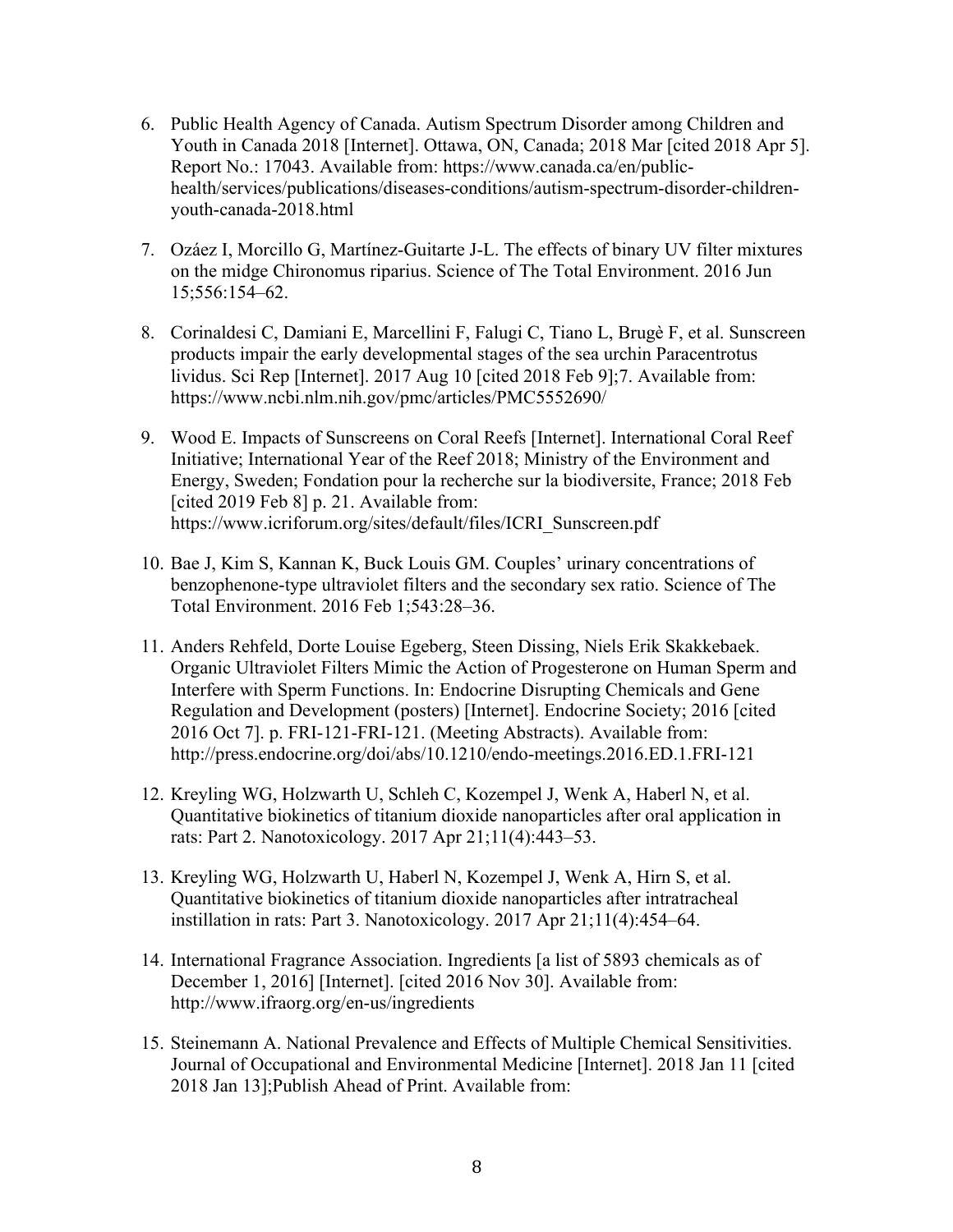http://journals.lww.com/joem/Abstract/publishahead/National\_Prevalence\_and\_Effec ts of Multiple.98732.aspx

- 16. Trasande L, Shaffer RM, Sathyanarayana S, Health C on E. Food Additives and Child Health. Pediatrics. 2018 Jul 23;e20181408.
- 17. Arbuckle TE, Davis K, Boylan K, Fisher M, Fu J. Bisphenol A, phthalates and lead and learning and behavioral problems in Canadian children 6–11 years of age: CHMS 2007–2009. NeuroToxicology. 2016 May 1;54:89–98.
- 18. Braun JM, Bellinger DC, Hauser R, Wright RO, Chen A, Calafat AM, et al. Prenatal Phthalate, Triclosan, and Bisphenol A Exposures and Child Visual-Spatial Abilities. Neurotoxicology. 2017 Jan;58:75–83.
- 19. Jackson-Browne MS, Papandonatos GD, Chen A, Calafat AM, Yolton K, Lanphear BP, et al. Identifying Vulnerable Periods of Neurotoxicity to Triclosan Exposure in Children. Environmental Health Perspectives [Internet]. 2018 May 2 [cited 2018 May 8];126(05). Available from: https://ehp.niehs.nih.gov/EHP2777
- 20. Shapiro Andrew J., Antoni Sébastien, Guyton Kathryn Z., Lunn Ruth M., Loomis Dana, Rusyn Ivan, et al. Software Tools to Facilitate Systematic Review Used for Cancer Hazard Identification. Environmental Health Perspectives. 126(10):104501.
- 21. Canadian Environmental Law Association. Re: Amending the Canadian Environmental Protection Act, 1999.
- 22. Canadian Environmental Law Association, Prevent Cancer Now, Brophy J, Keith M, Gilbertson M, Rochon Ford A, et al. Scientific Justification to Address Endocrine Disrupting Chemicals (EDCs): A Roadmap for Action. A Submission to the 2016- 2017 Parliamentary Review of the Canadian Environmental Protection Act (CEPA) [Internet]. 2017 [cited 2019 Mar 17]. Available from: http://www.preventcancernow.ca/wp-content/uploads/2017/04/Endocrine-Disrupting-Chemicals-Scientific-justification-Roadmap-for-Action-April7-2017FINAL.pdf
- 23. Prevent Cancer Now, Chemical Sensitivities Manitoba. Response to consultation document –Draft Screening Assessment of a Phthalate Substance Grouping -Canada Gazette, Part 1: Vol. 151, No. 40, October 7, 2017 [Internet]. 2017 [cited 2019 Mar 17]. Available from: http://www.preventcancernow.ca/wpcontent/uploads/2017/12/Phthalates-PCN-Submission.pdf
- 24. Canadian Environmental Law Association, Chemical Sensitivities Manitoba, Ottawa River Keeper, Prevent Cancer Now, Citizens' Network on Waste Management. Submission in Response to Canada Gazette publications on the final decision for phenol, 5-chloro-2-(2,4-dichlorophenoxy) [triclosan] (CAS RN 3380-34-5), Order Adding a Toxic Substance to Schedule 1 to the Canadian Environmental Protection Act, 1999 and proposed Management Strategy [Internet]. 2017 [cited 2019 Mar 17]. Available from: http://www.preventcancernow.ca/wp-